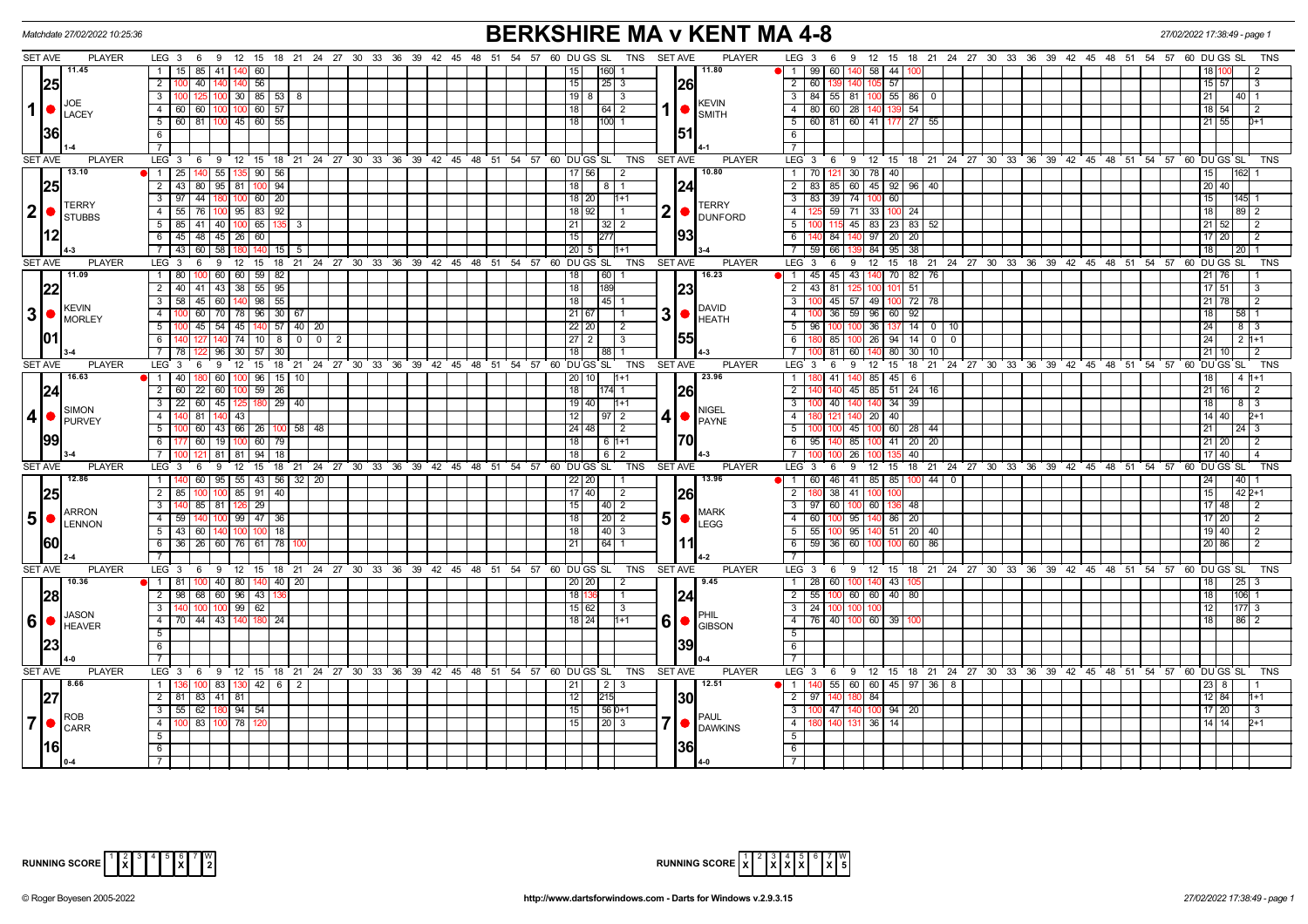|                | Matchdate 27/02/2022 10:25:36 |                                                                                           |                |                            |                               |          |          |                                                             | <b>BERKSHIRE MA v KENT MA 4-8</b>                                                          | 27/02/2022 17:38:59 - page 2                                                                                                                                  |
|----------------|-------------------------------|-------------------------------------------------------------------------------------------|----------------|----------------------------|-------------------------------|----------|----------|-------------------------------------------------------------|--------------------------------------------------------------------------------------------|---------------------------------------------------------------------------------------------------------------------------------------------------------------|
| <b>SET AVE</b> | <b>PLAYER</b>                 | $LEG_36$<br>12<br>18<br>9<br>15                                                           | 21             | 24 27 30 33 36 39 42 45 48 |                               |          |          | 51 54 57 60 DU GS SL                                        | TNS SET AVE<br><b>PLAYER</b>                                                               | 12 15 18 21 24 27 30 33 36 39 42 45 48 51<br>LEG 3<br>54<br>57 60 DU GS SL<br>TNS<br>-9<br>- 6                                                                |
|                | 13.32                         | 60 56<br>59 60<br>-11<br>119 97                                                           |                |                            |                               |          |          | 50 1<br>18 I                                                | 12.80                                                                                      | 45 85<br>56<br>125<br>100 90 I<br>17 56 <br>$\overline{1}$<br>-2                                                                                              |
| 24             |                               | $2 \mid 60$<br>62<br>100                                                                  | 7 3 2          |                            |                               |          |          | $\boxed{21}$ 32<br>3                                        | 25                                                                                         | $\overline{2}$<br>$45 \ 45$<br>40 45 180 46<br>$140D+1$<br>60 l<br>l 21                                                                                       |
|                | JAMES                         | 3   60   85   60   180   96   20                                                          |                |                            |                               |          |          | $16$   20 <br>$D+1$                                         | <b>RICKI</b>                                                                               | $\overline{3}$<br>41 100 80<br>l104l 2<br>135 41<br>15 <sup>1</sup>                                                                                           |
| 8 •            | <b>BETTS</b>                  | 4 I<br>85<br>38<br>10 I                                                                   | -32            |                            |                               |          |          | 21<br>l 3<br>8                                              | $\parallel 8 \parallel$ $\bullet$ $\parallel^{\text{\tiny{RICN}}}_{\text{\tiny{O}'BRIEN}}$ | $\overline{4}$<br>58<br>15 <sup>1</sup><br>$38$ 59<br>48<br>18<br>22   18<br>125<br>-2                                                                        |
|                |                               | $40 \overline{57} \overline{59} \overline{45} \overline{59} \overline{16}$<br>5 I<br>  60 |                |                            |                               |          |          | 24<br>4011                                                  |                                                                                            | $44$ 58<br>$100$ 55 85 36 40<br>5<br>$22$   40<br>83 I                                                                                                        |
| 83             |                               | 89<br>60<br>60 I<br>6 I                                                                   |                |                            |                               |          |          | 15<br>$52$   2                                              | 11                                                                                         | 25<br>6<br>55 14<br>85 61<br>$17 \mid 25$<br>135<br>$\overline{2}$                                                                                            |
|                |                               |                                                                                           |                |                            |                               |          |          |                                                             |                                                                                            | $\overline{7}$                                                                                                                                                |
| <b>SET AVE</b> | <b>PLAYER</b>                 | $LEG_3^6$ 6<br>9 12 15 18 21 24 27 30 33 36 39 42 45 48 51 54 57 60 DUGS SL               |                |                            |                               |          |          | <b>TNS</b>                                                  | <b>SET AVE</b><br><b>PLAYER</b>                                                            | $LEG_3$ 6<br>9 12 15 18 21 24 27 30 33 36 39 42 45 48 51 54 57<br>60 DU GS SL<br><b>TNS</b>                                                                   |
|                | 13.11                         | 81<br>1 <sup>1</sup><br>60<br>16                                                          |                |                            |                               |          |          | 20<br>$\overline{4}$<br>3                                   | 15.65                                                                                      | 44<br>58<br>96<br> 24 <br>$\blacksquare$<br>44                                                                                                                |
| 25             |                               | $185$ 75<br>$2 \mid 36$<br>60<br>$100$ 45<br>100                                          |                |                            |                               |          |          | 20 75<br>$\overline{2}$                                     | <b>26</b>                                                                                  | $\overline{20}$<br>$\vert 20 \vert 3$<br>$\overline{2}$<br>60<br>35<br>18<br>100                                                                              |
|                |                               | 85<br>83   63<br>15<br>-3 I                                                               |                |                            |                               |          |          | 18<br>$10\sqrt{2}$                                          |                                                                                            | $\overline{\cdot \cdot \cdot}$<br>96<br>50<br>$0 \mid 20$<br>80<br>19 20<br>$\overline{2}$                                                                    |
| 9              | DAN<br><b>READ</b>            | 60<br> 43 85<br>4 I<br>85<br>100 41                                                       |                |                            |                               |          |          | 18<br>87                                                    | <b>TYLER</b><br>$\left  9 \right $ $\bullet$ $\left  \frac{1}{\text{REYNOLDS}} \right $    | $-4$<br>40<br>$8\overline{24}$<br>35 <sup>1</sup><br>16   24  <br>-3                                                                                          |
|                |                               | $\overline{20}$<br>60<br>95<br>5 I                                                        |                |                            |                               |          |          | $16$ 20<br>3                                                |                                                                                            | 5<br>43<br>58<br>96<br>43<br>96<br> 25                                                                                                                        |
| 74             |                               | 57 43 60 84 62<br>$6 \mid 95$<br>100                                                      |                |                            |                               |          |          | 21 62                                                       | 34                                                                                         | 77 29 60<br>$0\overline{30}$<br>$140$   2<br>6                                                                                                                |
|                | 1.2                           |                                                                                           |                |                            |                               |          |          |                                                             |                                                                                            | $\overline{7}$                                                                                                                                                |
| <b>SET AVE</b> | <b>PLAYER</b>                 | $LEG \ 3 \ 6$<br>$9 \t12$<br>15                                                           |                |                            |                               |          |          | 18 21 24 27 30 33 36 39 42 45 48 51 54 57 60 DUGS SL<br>TNS | SET AVE<br><b>PLAYER</b>                                                                   | LEG <sub>3</sub><br>12 15 18 21 24 27 30 33 36 39 42 45 48 51 54 57 60 DUGS SL<br><b>TNS</b><br>- 6<br>- 9                                                    |
|                | 13.11                         | 57<br>36 83<br>95<br>1 I<br>36                                                            |                |                            |                               |          |          | 194<br>15                                                   | 13.89                                                                                      | 45<br>$\overline{1}$<br>14   45                                                                                                                               |
| 21             |                               | $100$ 134 54 6 79 3 4<br>2   21                                                           |                |                            |                               |          |          | $\sqrt{26}$ 4<br>3                                          | 24                                                                                         | $\overline{2}$<br>60<br>$100$ 81 57 17 0<br>$2 \mid 2$<br>83<br>27                                                                                            |
|                |                               | 95<br>3 <sup>1</sup><br>46<br>60 I<br>$\overline{0}$                                      | $6 \mid$<br>14 |                            |                               |          |          | 24 14<br>$11+1$                                             |                                                                                            | 56<br>32<br>3<br>96<br>99<br>43<br>16<br>59<br>21                                                                                                             |
| <b>hd</b>      | <b>STEVE</b><br><b>WELLS</b>  | $146$ 30<br>93   82 <br>4 I                                                               |                |                            |                               |          |          | 18<br>$10\overline{2}$                                      | <b>HARRY</b><br>∣d∙<br>LANE                                                                | 58<br>$14$ 2<br>$\overline{4}$<br>98 90<br>1912                                                                                                               |
|                |                               | 59<br>60 85<br>.5 I<br>59<br>41                                                           | 40             |                            |                               |          |          | 21<br>20 <sub>1</sub>                                       |                                                                                            | 5<br>96<br>40<br>85<br>60<br>60<br>60<br>19   40                                                                                                              |
| 95             |                               | 30<br>41<br>26<br>60<br>-6 I                                                              | 55 59 60 30    |                            |                               |          |          | 27 30                                                       | 1021                                                                                       | 95<br>$\overline{0}$<br>$6\overline{6}$<br>6<br>60<br>60<br>$\overline{0}$<br>$6 \mid 2$<br>$\overline{0}$                                                    |
|                |                               | 94<br>51<br>40<br>41<br>83                                                                |                |                            |                               |          |          | 18<br>$12D+1$                                               |                                                                                            | 82<br>96<br>83<br>18 82                                                                                                                                       |
| <b>SET AVE</b> | <b>PLAYER</b>                 | LEG <sub>3</sub><br>18<br>$12 \overline{ }$<br>15<br>9                                    | 21             | 24 27 30 33 36 39 42 45 48 |                               | 51       | 54 57    | 60 DU GS SL<br><b>TNS</b>                                   | <b>SET AVE</b><br><b>PLAYER</b>                                                            | 18 21 24 27 30 33 36 39 42 45 48 51 54 57 60 DUGS SL<br><b>LEG</b><br><b>TNS</b><br>12<br>15<br>6<br><b>q</b>                                                 |
|                | 18.66                         | 64<br>32                                                                                  |                |                            |                               |          |          | $14 \overline{\smash{)}32}$<br>1+2                          | 17.31                                                                                      | 185<br>26<br>80 27<br>43                                                                                                                                      |
| 30             |                               | 40<br>45<br>36<br>2 I<br>100                                                              |                |                            |                               |          |          | 16 36<br>3                                                  | 28                                                                                         | $\overline{2}$<br>$40 \mid 59$<br>196<br>70<br>95 41<br>15                                                                                                    |
|                | PAUL                          | 85<br>$95 \ 85$<br>3 I<br>95                                                              |                |                            |                               |          |          | 12<br>141                                                   | RYAN                                                                                       | $\overline{\mathbf{3}}$<br>145 40<br>55<br>15 40 <br>140<br>-3                                                                                                |
| <b>11</b>      | <b>HOGAN</b>                  | 60<br>-41<br>4<br>60<br>100                                                               |                |                            |                               |          |          | 18<br> 40 3                                                 | 1<br><b>HOPE</b>                                                                           | $\overline{4}$<br>55 81<br>18 I 10<br>-3                                                                                                                      |
|                |                               | $5 \mid 41$<br>140 99<br>45                                                               |                |                            |                               |          |          | 12<br>176 1                                                 |                                                                                            | 5<br>45<br>36<br>13   36<br>-3                                                                                                                                |
| 29             |                               | 60<br>60   99<br>6<br>82                                                                  |                |                            |                               |          |          | 17                                                          | 92                                                                                         | 6<br>-81<br>99<br>81<br>  20   2                                                                                                                              |
|                |                               | 60                                                                                        |                |                            |                               |          |          | 15<br>4                                                     |                                                                                            | $\overline{40}$ 2                                                                                                                                             |
| <b>SET AVE</b> | <b>PLAYER</b>                 | $LEG \ 3$<br>9<br>12<br>15<br>18                                                          | 24 27<br>21    | $30 \quad 33$<br>ີ 36      | $39^{\circ}$<br>$42 \quad 45$ | 51<br>48 | 54<br>57 | <b>TNS</b><br>60<br>DU GS SL                                | <b>SET AVE</b><br><b>PLAYER</b>                                                            | 24 27 30<br>33 36 39<br>$42 \cdot 45$<br>48<br>$51 \quad 54$<br>57<br>60 DU GS SL<br><b>TNS</b><br>LEG <sup>1</sup><br>12<br>15<br>18<br>21<br><b>q</b><br>-6 |
|                | 14.02                         | 45<br>$\blacksquare$ 1 1<br>60<br>56<br>60<br>140                                         |                |                            |                               |          |          | 17 56<br>2                                                  | 13.11                                                                                      | $25 \mid 140$<br>30 95 85<br>1126<br>$\overline{1}$                                                                                                           |
| 24             |                               | 30<br> 48 <br>2 I<br>50<br>41                                                             | 52             |                            |                               |          |          | $21 \, 52$<br>2                                             | <b>26</b>                                                                                  | $\overline{2}$<br>45 76<br>60 l<br>10 <sup>1</sup><br>32<br>$-4$   2<br>21                                                                                    |
|                | <b>RICHARD</b>                | $99$ 57 $26$<br>50<br>3 I                                                                 |                |                            |                               |          |          | 18<br>$32$   2                                              | PETER                                                                                      | 137 90 32<br>$\overline{\mathbf{3}}$<br>44<br>98<br>$\overline{2}$<br>16 32                                                                                   |
|                | $12 \bullet$ STRIDE           | 83 60 41<br>4 I                                                                           |                |                            |                               |          |          | 15<br>$117$ 2                                               | $ 2 $ $ $ $ $ $ $ $ $ allen                                                                | $\overline{4}$<br>45<br>$85$ 51<br>40<br>17 40<br>l1+1                                                                                                        |
|                |                               | $\frac{100}{45}$ $\frac{45}{55}$ $\frac{105}{00}$ $\frac{0}{00}$<br>5   100   60          |                |                            |                               |          |          | 21<br>$ 36 $ 3                                              |                                                                                            | 59 95 49 140 57 20<br>$5\sqrt{2}$<br>$19$   20<br>81                                                                                                          |
| 56             |                               | 6   95   60   60   41   100   26                                                          |                |                            |                               |          |          | 18 <br>119 1                                                | 39                                                                                         | 60 100 55 140 58 74 14<br>6<br>$21$ 14<br>$\overline{2}$                                                                                                      |
|                |                               |                                                                                           |                |                            |                               |          |          |                                                             | 14-2                                                                                       | $\overline{7}$                                                                                                                                                |

| .an 30.2°<br><b>OP</b><br><b>Paul Hom</b>                                    | ins 30.36<br>lor                                                                                                                                |
|------------------------------------------------------------------------------|-------------------------------------------------------------------------------------------------------------------------------------------------|
| 312LV<br><b>RUNNING SCORE</b><br>l v l<br>.<br>.<br>$\mathbf{L}$<br>.<br>. . | 112V<br>.<br>$\frac{1}{2}$<br>יהמי<br>.<br>.<br>IXIXI<br><b>RUNNING SCORE</b><br>$1^{\lambda}1^{\lambda}$<br>8 A B<br>.<br>$\mathbf{A}$<br>- 11 |